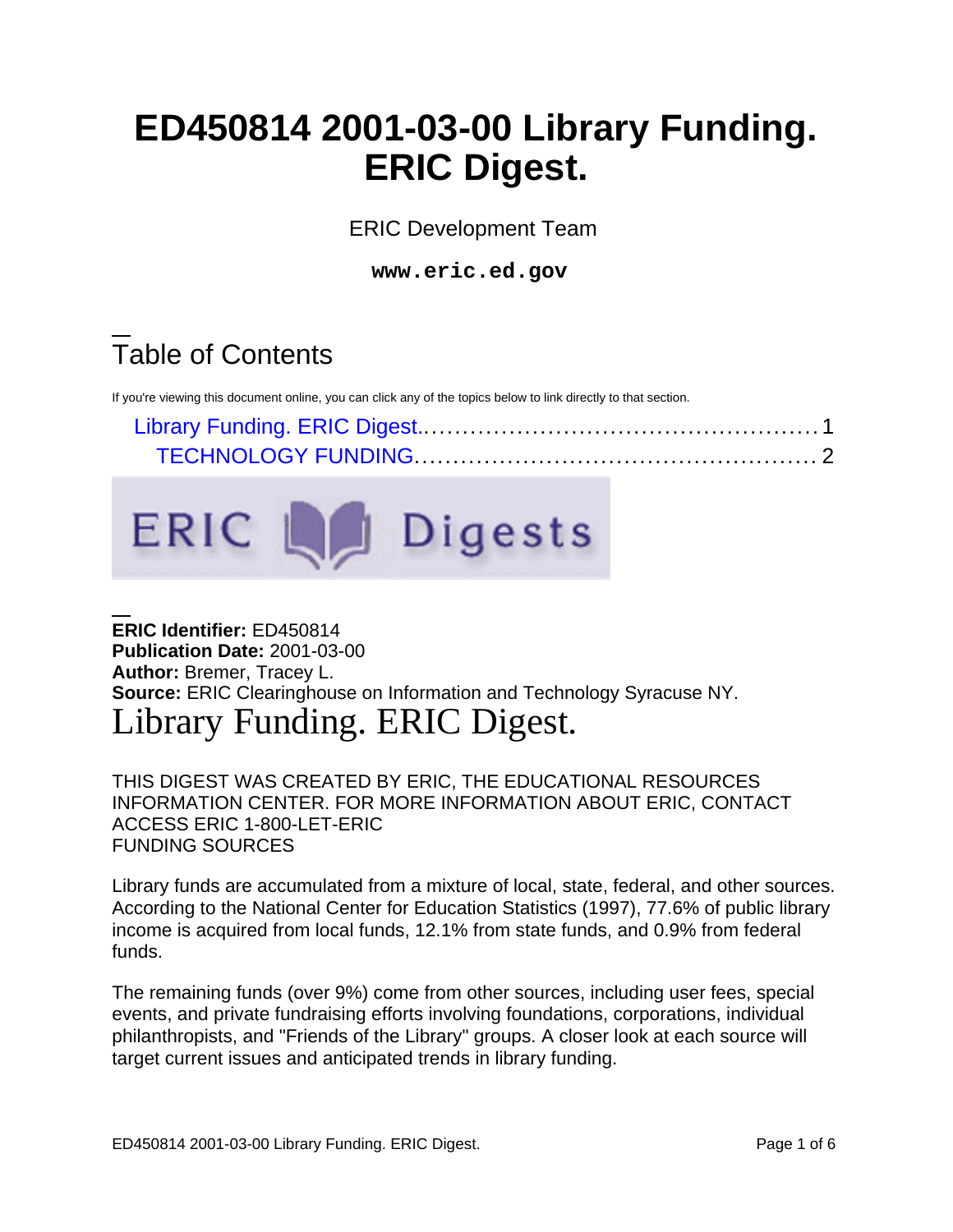Local Taxes: Public libraries today acquire the bulk of their funding from local property taxes. As a result, the local economy plays a major role in their budgetary success or failure. Library budgets began suffering major setbacks during the 1970s, but rebounded during the 1980s and early 1990s. Currently, however, communities often fail to pass local tax levies (Burlingame, 1995).

State Funds: State funding commonly addresses specific efforts such as long range planning, resource sharing, and state-wide cooperative information systems. It is particularly useful when regional solutions are needed for multi-jurisdictional activities. Libraries may also qualify for state funds in support of other programs, such as those in the arts (Prentice, 1996).

Federal Funds: In 1956, Congress passed the Library Services Act, providing funds for the provision of library services to unserved areas, primarily rural communities. A 1964 amendment established the Library Services and Construction Act (LSCA) to extend monetary aid to all areas with inadequate library services, including urban areas. In 1996, the Library Services and Technology Act (LSTA) replaced the expiring LSCA. It focused federal funding efforts on information access through technology and information empowerment through special services, providing federal funds to state library agencies according to population. At that time, federal administration of the program was shifted from the Department of Education to the Institute of Museum and Library Services (Reitz, 2001).

Other Sources: It has become increasingly necessary for libraries to seek alternative sources of revenue to support activities that were once thought to be the responsibility of tax dollars. Causes of this trend include the rapid growth of information, increased costs for services and materials, and demands for additional services. Many librarians today feel pressed to spend more time and energy making contacts and writing grant proposals in order to raise needed funds (Burlingame, 1995).

In addition, user fees have become more common as patrons demand such services as online database searches and other expensive means of access to information (Prentice, 1996). Special events such as book sales also play a small role in filling funding gaps.

# <span id="page-1-0"></span>TECHNOLOGY FUNDING

Although funding woes are not unique to demands for technology, libraries of all types share the need to finance the escalating costs of technology, particularly those associated with the Internet. These costs include access, hardware, upgrades/maintenance, staffing, software, and web design/management. Recent large-scale technology funding efforts include the federal E-rate program and the private Gates Library Foundation. The E-rate program, which provides discounted telecommunication rates to libraries and schools, has helped offset access costs for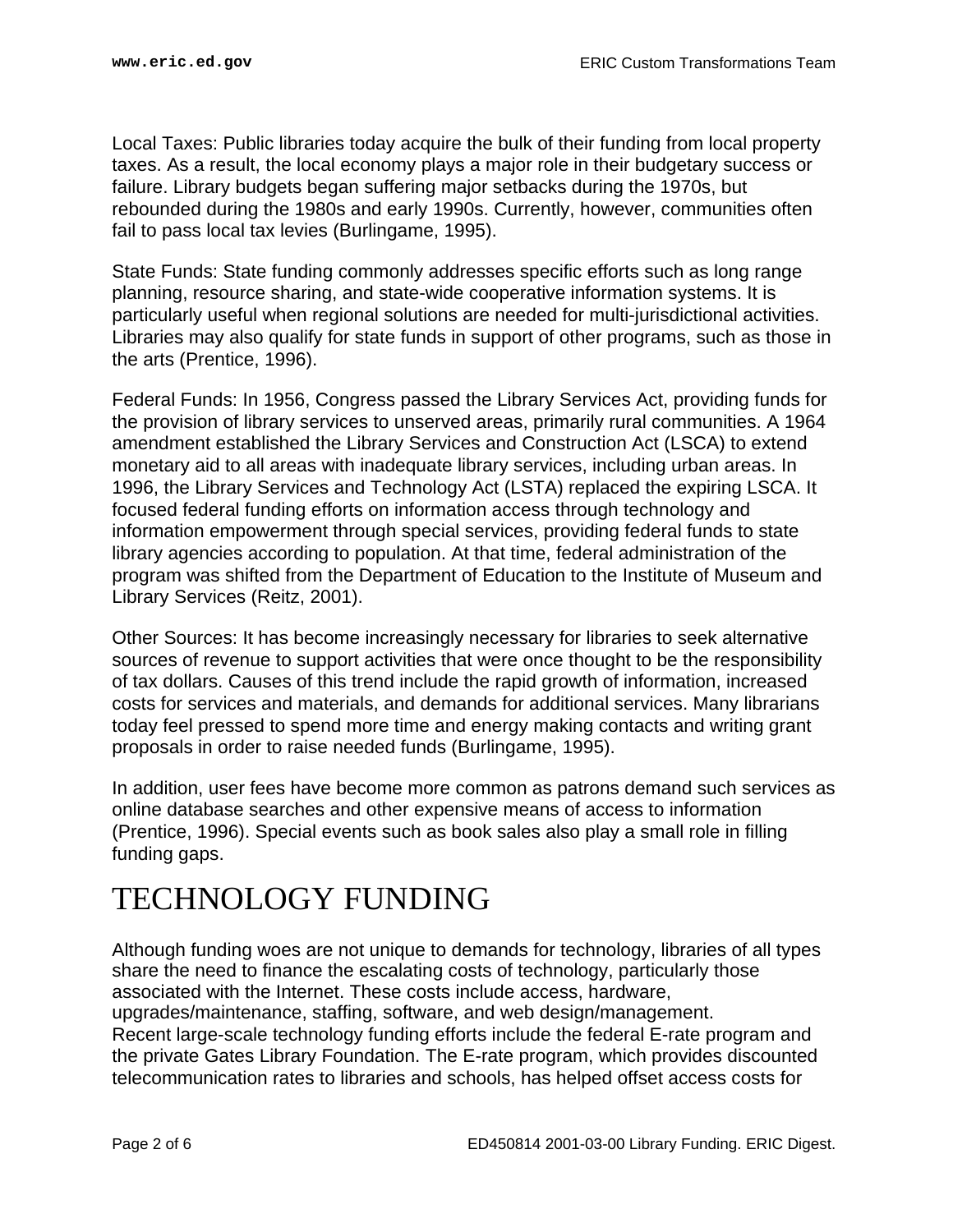many libraries. The Gates Library Foundation is giving \$400 million in cash, software, and training to wire every public library in the nation to the Internet by the year 2002 (St. Lifer, 1999).

However, if libraries are to meet the increasing demands of a technologically savvy clientele while maintaining quality collections, they must actively seek alternative funding for high-tech services that are now considered commonplace by the populations they serve (Kemmis, 1998).

### PRIVATE FUNDRAISING & GRANTSMANSHIP

Private grant makers usually avoid donating money for ongoing operating expenses (Ezzell, 1995). Instead, "...the new and innovative, the special and extra service, and that which makes for excellence comprise the most appropriate purposes of soliciting private support" (Burlingame, 1995, p. vii). Once a suitable project has been proposed, it is time to proceed with the nuts and bolts of the fundraising effort.

Sumerford (1995) suggests twelve steps for successfully acquiring funds from private sources:

# o

1. State the need for funding from the community's perspective

# ۰

2. Investigate the community's current fundraising climate

# ۰

3. Establish a fundraising advisory committee

## ۰

4. Develop a comprehensive, community-based strategy based on diverse fundraising methods

5. Arrange for all money to go into a tax-deductible fund

6. Frame the request in a project format, matching outcomes with the potential donor's priorities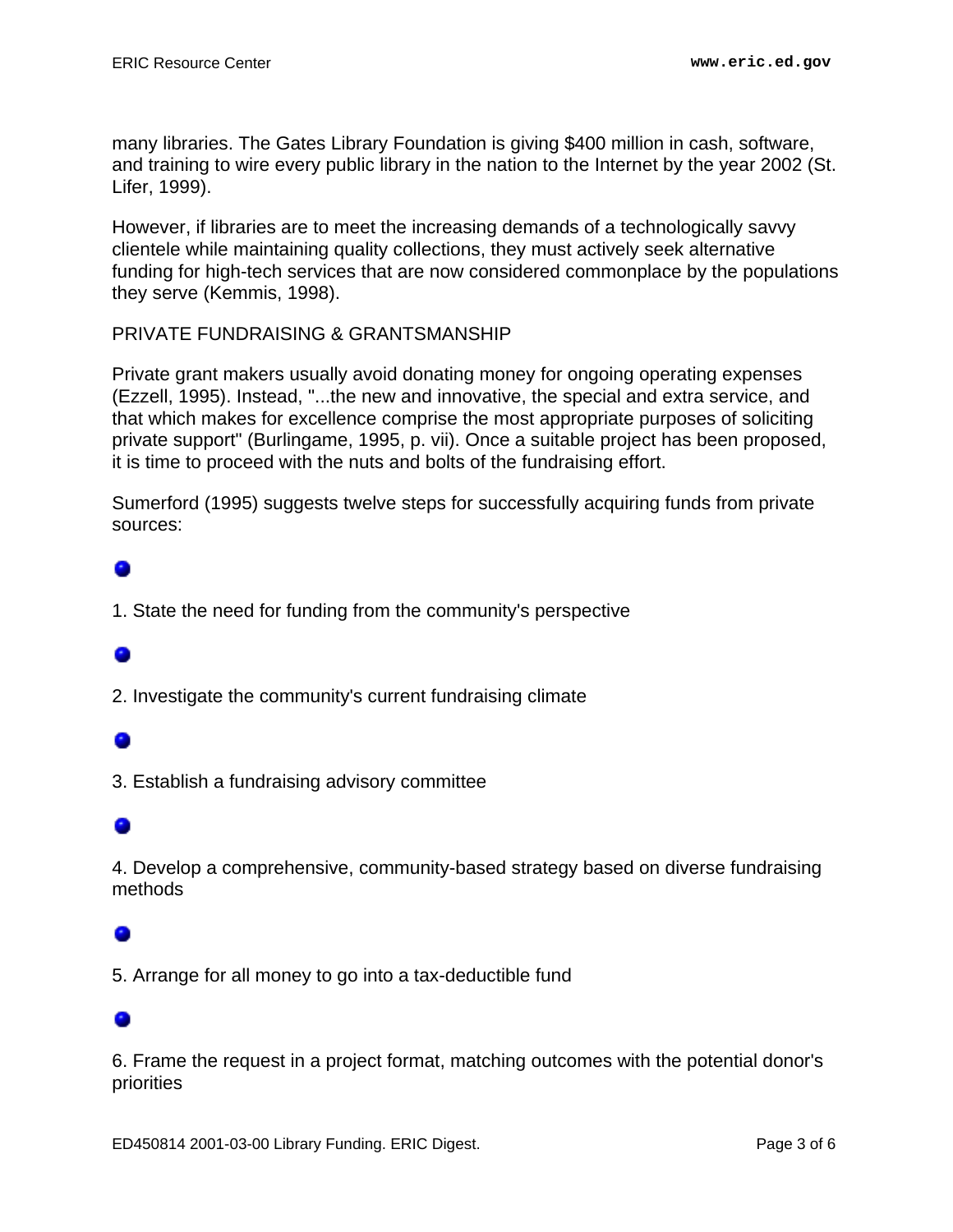7. Research foundations to determine which align with the project's mission

### 0

8. Research the giving patterns of local corporations

9. Ask individuals for donations and pledges, personally and via mailings

### ۰

10. Organize special events and generate press releases

## ۰

11. Collaborate with other organizations

## o

12. Keep in touch with donors, including those who declined the request

The proposal itself should also contain a detailed description of the project, including qualifications of the organization requesting funds, a timeline, budget, and information on staffing and program evaluation. Finally, the proposal should be carefully edited for clarity and completeness (Ezzell, 1995).

In closing, effective relationships and proper motivation are critical to any successful fundraising effort. William R. Gordon sets forth the following five points that he believes critical to receiving financial and/or community support: 1) understand the time commitment, 2) keep promises, 3) make customer service a top priority, 4) be sure the staff and the library board commit to the effort, and 5) always be prepared for community members who oppose the effort or believe they have a better plan of approach (Harrison, 1997).

Above all, it is important to remember that "donors want to support projects that will empower citizens and result in long-term improvements in the community" (Sumerford, 1995). Fundraising should be approached from a problem-solving standpoint, giving grant makers the opportunity to support meaningful programs with the potential to change peoples' lives.

### REFERENCES & SUGGESTED READING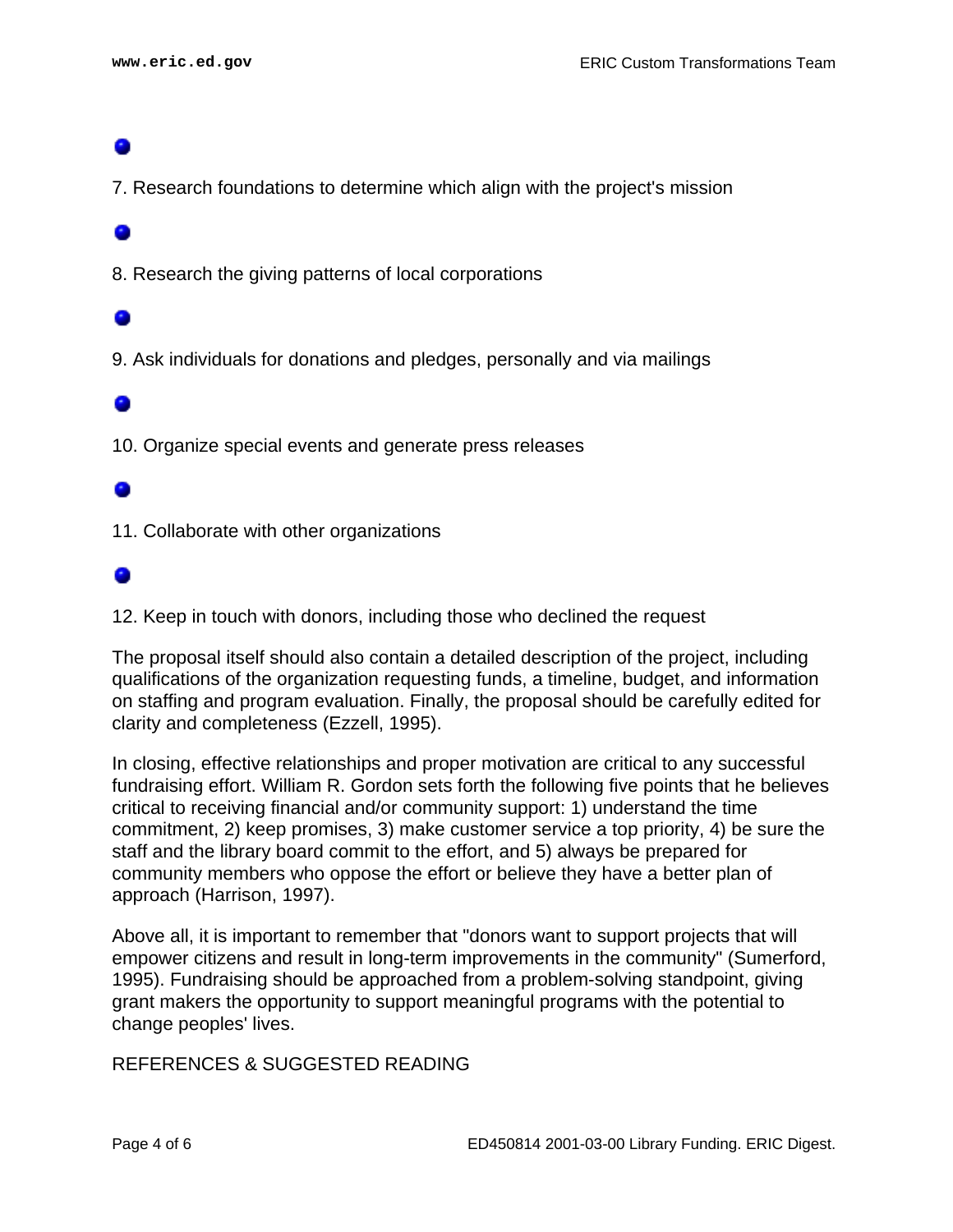Burlingame, D. F. (Ed.). (1995). "Library fundraising: Models for success." Chicago, IL: American Library Association. (ED 389 328)

Cantarella, G. M. (Ed.). (1999). "National guide to funding for libraries and information services (5th ed.)." New York, NY: Foundation Center. (ED 431 411)

Ezzell, J. (1995). A Twelve-step program for stronger grant proposals. "North Carolina Libraries," 53(1), 6-7. (EJ 503 441)

Harrison, M. M. (1997). A Five-point plan for local support and funding for libraries [Interview with William R. Gordon]. "Library Administration & Management," 11(1), 4-8. (EJ 537 947)

Kemmis, B. (1998). Changing trends in library fund raising. "Library Administration & Management," 12(4), 195-199. (EJ 584 204)

"Library Fund Raising: A Selected Annotated Bibliography. LARC (Library and Research Center) Fact Sheet Number 24." (December 1999). Washington, DC: American Library Association. Retrieved February 28, 2001, from the World Wide Web: http://www.ala.org/library/fact24.html

Prentice, A. E. (1995). "Financial planning for libraries." (2nd ed., Library administration series, No. 8). Lanham, MD: Scarecrow Press. ED 422 967)

"Public Libraries in the United States: 1997." Table 11A. (June 2000). National Center for Education Statistics. Retrieved February 28, 2001, from the World Wide Web: http://nces.ed.gov/pubs2000/2000316.pdf

Reitz, Joan M. (2001, January 22). "ODLIS: Online Dictionary of Library and Information Science." Retrieved February 28, 2001, from the World Wide Web: http://www.wcsu.edu/library/odlis.html

St. Lifer, E. (1999). Libraries succeed at funding books and bytes. "Library Journal," 124(1), 50-52. (EJ 584 181)

Sumerford, S. (1995). Careful planning: The Fundraising edge. "North Carolina Libraries," 53(1), 3-5. (EJ 503 441)

Taft Group. (1998). "The Big book of library grant money." Chicago, IL: American Library Association.

-----

This ERIC Digest was prepared by Tracey L. Bremer, AskERIC Network Information Specialist, ERIC Clearinghouse on Information & Technology, Syracuse University,